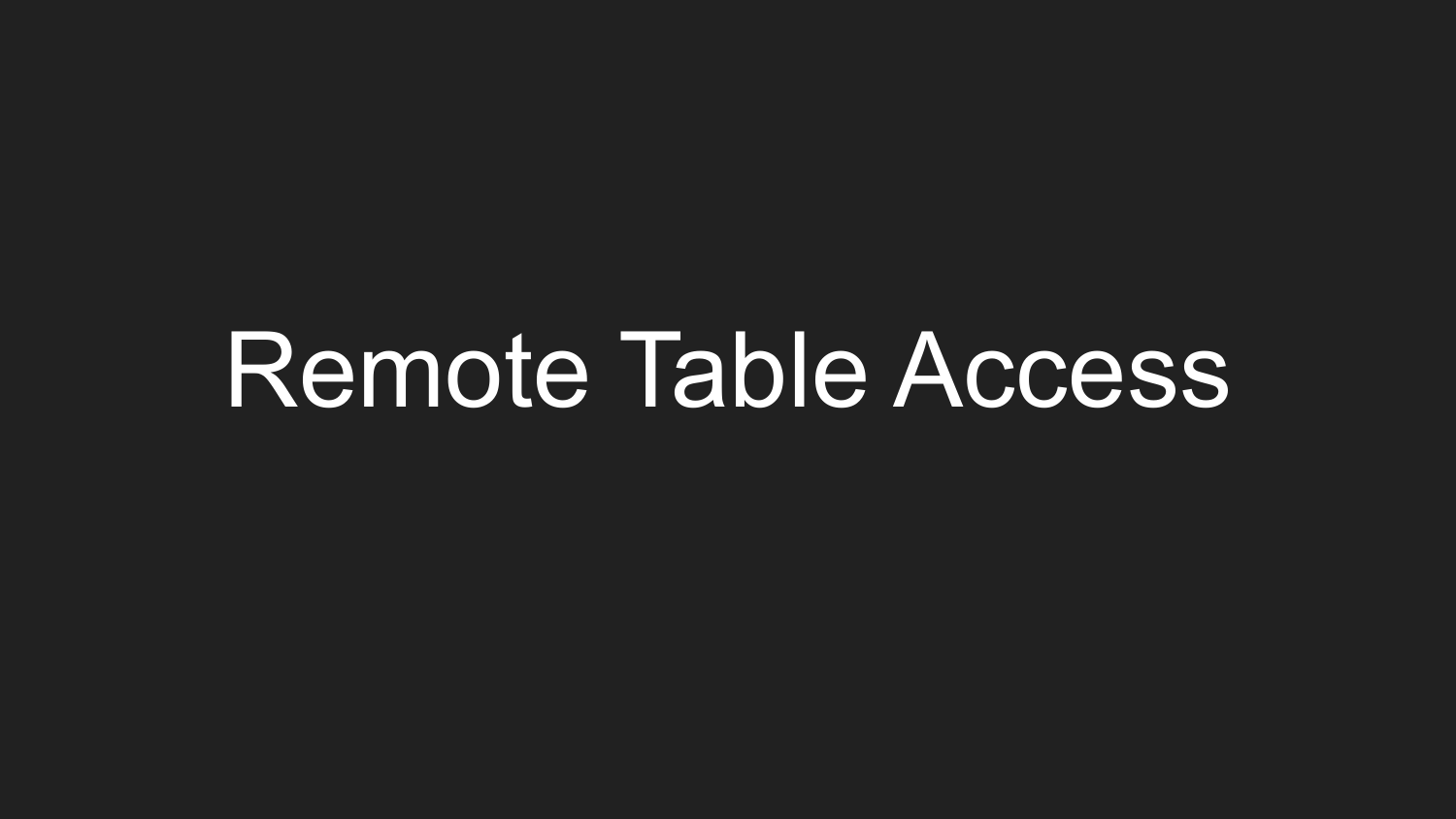#### If teachers are not allowed to be at Table...



Software required:

- Google Chrome Remote Desktop
- Web Meeting software (Zoom, GotoMeeting, Webex, Slack, Blackboard collaborate, etc.)
	- \*\*Note Blackboard Collaborate does not offer remote mouse and keyboard capabilities.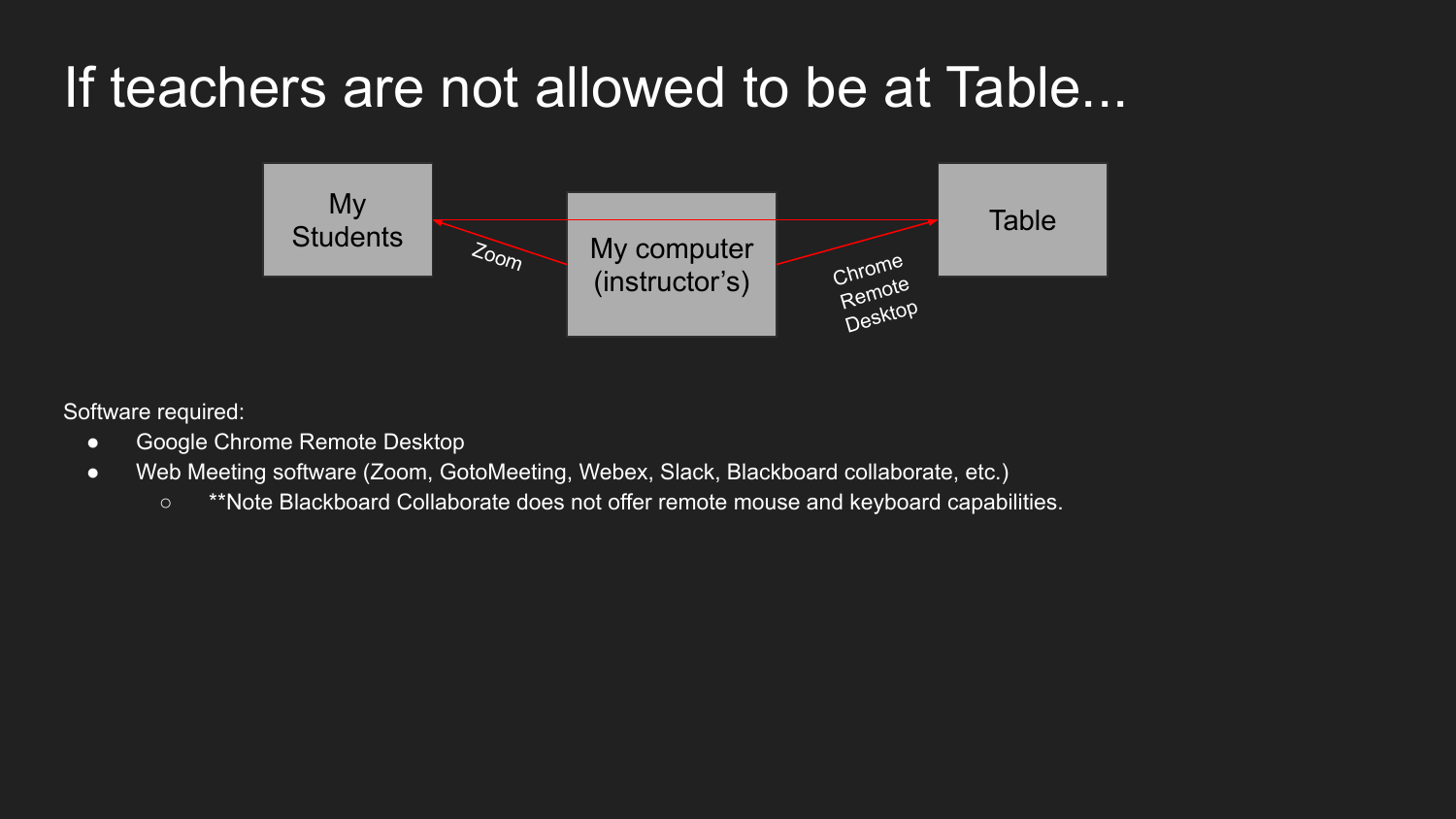### **Steps**

- 1. Install [Google Remote Desktop](https://remotedesktop.google.com/home) on the Table's Chrome browser and on your personal computer's Chrome browser.
	- a. Requires gmail login for both browsers.
- 2. Remotely connect to the Table, and allow permission to access. The very first time you login you'll need to physically be at the Table to enable access on the Table. Login is similar to teamviewer where it requires an access code. Make sure to check remember pin so you can now login remotely without having to be at the Table.
- 3. Use Google Remote Desktop to control the Table, load Table software, etc.
- 4. On your laptop, start the Zoom session. Students can login and now you're running the meeting with them through Zoom. Share your screen with students, which will have the Table software open (remotely) as a tab in your Chrome browser.
- 5. Give students mouse and keyboard access if you want them to control the Table software. They are controlling the Table software thru your laptop, so technically they're controlling your laptop.

If you are physically at the Table, you can skip the Chrome Remote Desktop session completely and install Zoom, etc. on the Table. Meetings can be run directly from Table. A USB mic is required for audio.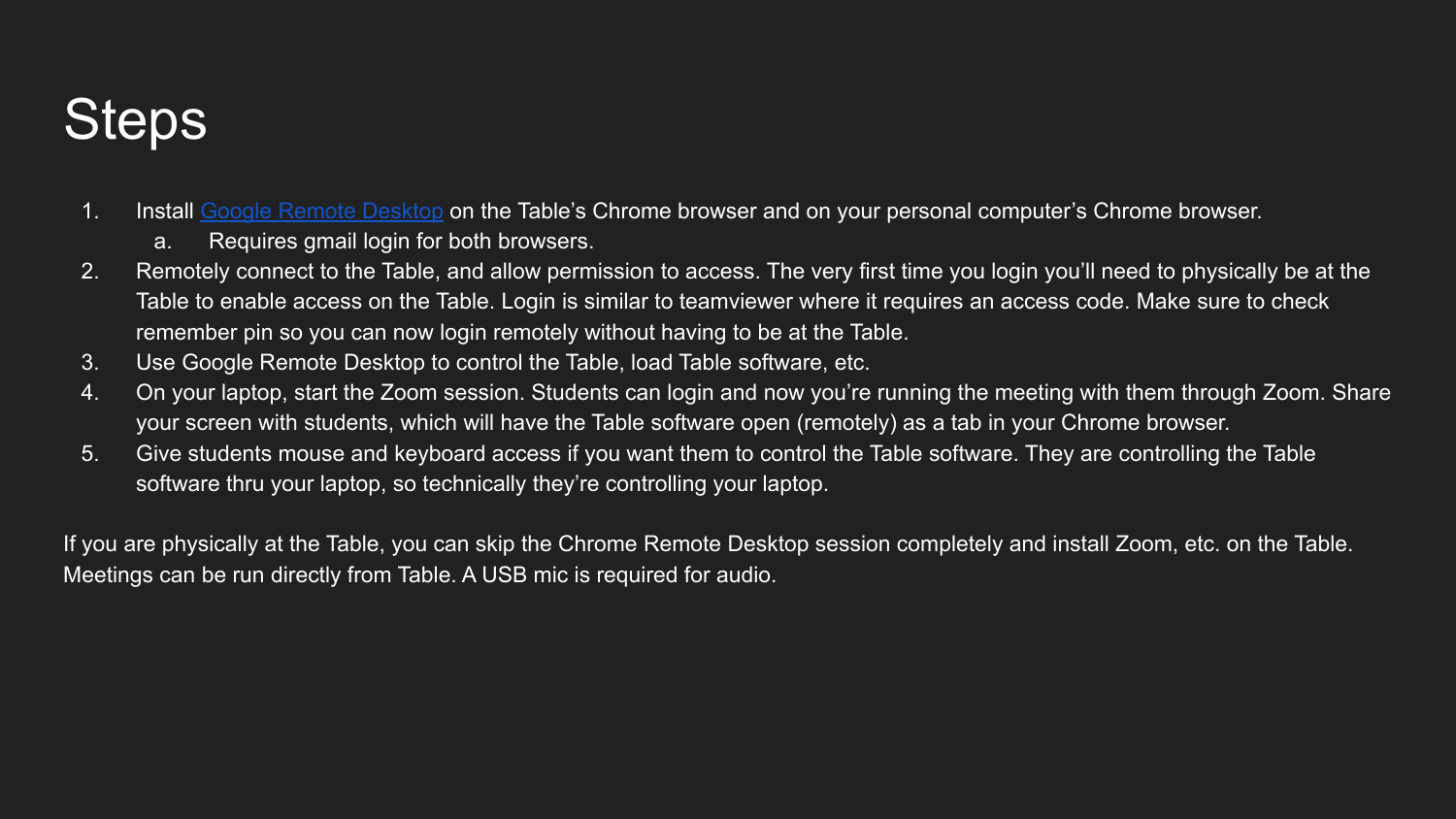### **Requirements**

- Table must be connected to the internet at all times.
- Table must not be shut down.
- Any PC or MAC can do this. Only need Chrome browser.
- Gmail login to be used at Table and personal computer.